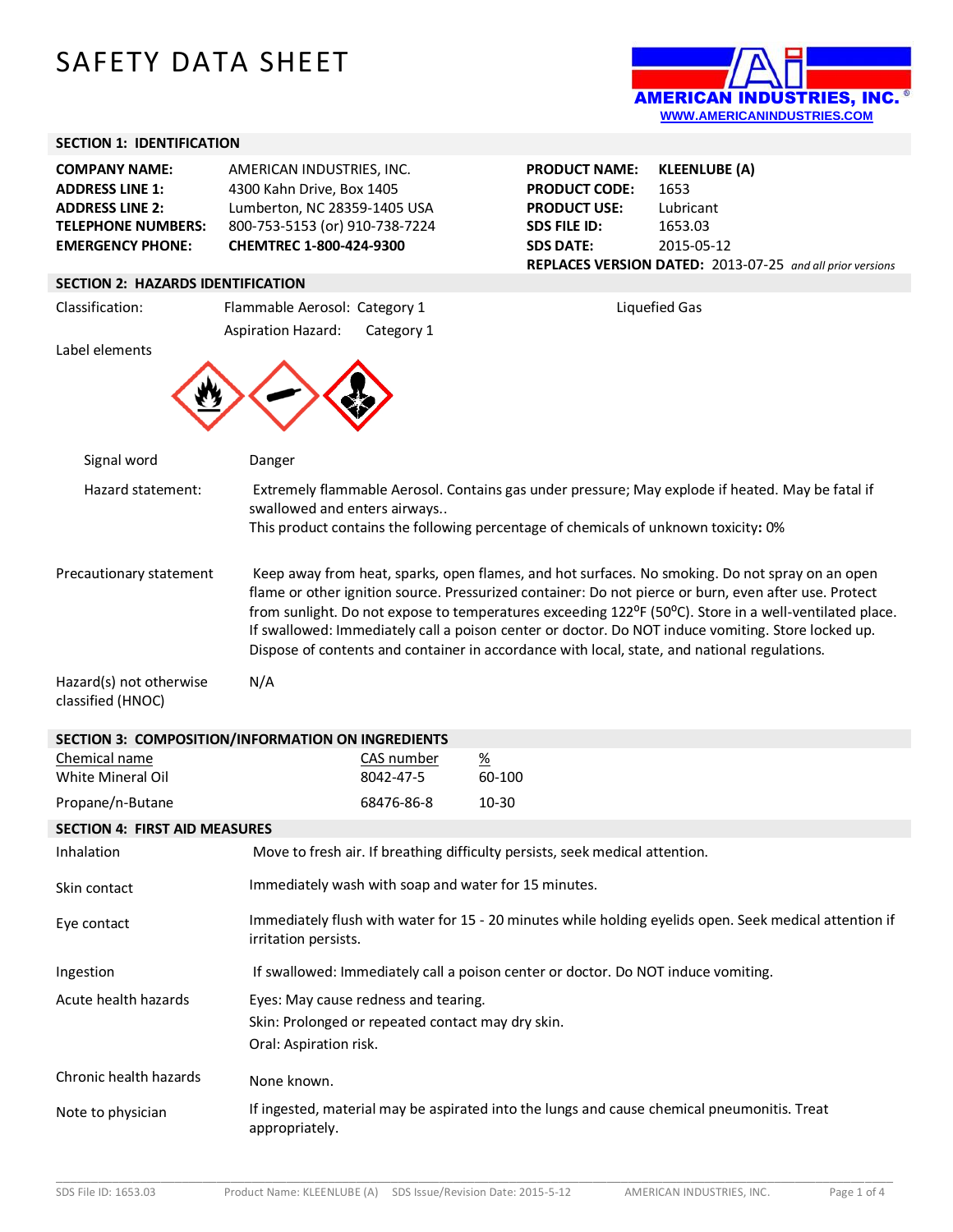| <b>SECTION 5: FIRE-FIGHTING MEASURES</b>           |                                                                                                                                                                                                                                                                                                                                             |                  |
|----------------------------------------------------|---------------------------------------------------------------------------------------------------------------------------------------------------------------------------------------------------------------------------------------------------------------------------------------------------------------------------------------------|------------------|
| Suitable extinguishing<br>media                    | Dry chemical, foam or Carbon Dioxide (CO2).                                                                                                                                                                                                                                                                                                 |                  |
| Unsuitable extinguishing<br>media                  | Water spray/stream.                                                                                                                                                                                                                                                                                                                         |                  |
| Special firefighting<br>procedures                 | Wear NIOSH approved Self Contained Breathing Apparatus with a full face piece operated in a positive<br>pressure demand mode with full body protective clothing when fighting fires. Avoid contact with skin<br>and breathing smoke, fumes, and decomposition products. Cool fire exposed containers with water fog<br>to prevent bursting. |                  |
| Unusual fire and explosion<br>hazards              | Keep away from sparks, open flames, and hot surfaces. No smoking. Do not spray on an open flame or<br>other ignition source.                                                                                                                                                                                                                |                  |
| Hazardous combustion<br>products                   | None known.                                                                                                                                                                                                                                                                                                                                 |                  |
| <b>SECTION 6: ACCIDENTAL RELEASE MEASURES</b>      |                                                                                                                                                                                                                                                                                                                                             |                  |
| Personal protective<br>equipment                   | Refer to section VIII for proper Personal Protective Equipment.                                                                                                                                                                                                                                                                             |                  |
| Spill                                              | Absorb with non-combustible material like vermiculite, sand or earth and rinse with small amount of<br>soapy water. Do not allow to drain into sewers or storm drains. Dispose of in accordance with local,<br>state and federal regulations.                                                                                               |                  |
| Waste disposal                                     | Dispose of in accordance with federal, state, and local regulations. Do not dump in sewers. Wrap<br>container and place in trash collection, do not puncture, incinerate, or reuse container.                                                                                                                                               |                  |
| <b>RCRA Status</b>                                 | Product should be fully characterized prior to disposal (40 CFR 261).                                                                                                                                                                                                                                                                       |                  |
| <b>SECTION 7: HANDLING AND STORAGE</b>             |                                                                                                                                                                                                                                                                                                                                             |                  |
| Precautions for safe                               | Pressurized container: Do not pierce or burn, even after use. Protect from sunlight. Do not expose to                                                                                                                                                                                                                                       |                  |
| handling                                           | temperatures exceeding 50°C/122°F. Store locked up.                                                                                                                                                                                                                                                                                         |                  |
| Other precautions                                  | None.                                                                                                                                                                                                                                                                                                                                       |                  |
| Incompatibility                                    | Strong oxidizing agents.                                                                                                                                                                                                                                                                                                                    |                  |
|                                                    | SECTION 8: EXPOSURE CONTROLS/PERSONAL PROTECTION                                                                                                                                                                                                                                                                                            |                  |
| <b>Hazardous Component</b>                         | <b>OSHA PEL</b>                                                                                                                                                                                                                                                                                                                             | <b>ACGIH TLV</b> |
| <b>White Mineral Oil</b>                           | 5 mg/m $3$                                                                                                                                                                                                                                                                                                                                  | 5mg/m3           |
| Propane/n-Butane                                   | 1000 ppm                                                                                                                                                                                                                                                                                                                                    | 1000 ppm         |
| Engineering<br>controls/Ventilation                | General ventilation adequate.                                                                                                                                                                                                                                                                                                               |                  |
| Respiratory protection                             | Not required with normal use. Wear NIOSH/MSHA approved respiratory protection if exposure limits<br>are exceeded.                                                                                                                                                                                                                           |                  |
| Personal protective<br>equipment                   | Safety glasses.                                                                                                                                                                                                                                                                                                                             |                  |
| <b>Additional Measures</b>                         | Wash hands and clothing in contact with product after use.                                                                                                                                                                                                                                                                                  |                  |
| <b>SECTION 9: PHYSICAL AND CHEMICAL PROPERTIES</b> |                                                                                                                                                                                                                                                                                                                                             |                  |
| Appearance<br>Odor                                 | Clear aerosol spray.<br>Mild to no odor.                                                                                                                                                                                                                                                                                                    |                  |
| Odor threshold                                     | N/D                                                                                                                                                                                                                                                                                                                                         |                  |
| <b>Boiling point</b>                               | >390°F (199°C)                                                                                                                                                                                                                                                                                                                              |                  |
| <b>Freezing Point</b>                              | N/D                                                                                                                                                                                                                                                                                                                                         |                  |
| Flammability                                       | <b>Extremely Flammable Aerosol</b>                                                                                                                                                                                                                                                                                                          |                  |
| Flash point                                        | >320°F (160°C)                                                                                                                                                                                                                                                                                                                              |                  |
| Auto-ignition temperature                          | N/D                                                                                                                                                                                                                                                                                                                                         |                  |
| Upper/lower flammability<br>limits                 | Lower: N/D                                                                                                                                                                                                                                                                                                                                  | Upper: N/D       |

Vapor Pressure (mmHg) <1.0 @ 77°F (25°C)

\_\_\_\_\_\_\_\_\_\_\_\_\_\_\_\_\_\_\_\_\_\_\_\_\_\_\_\_\_\_\_\_\_\_\_\_\_\_\_\_\_\_\_\_\_\_\_\_\_\_\_\_\_\_\_\_\_\_\_\_\_\_\_\_\_\_\_\_\_\_\_\_\_\_\_\_\_\_\_\_\_\_\_\_\_\_\_\_\_\_\_\_\_\_\_\_\_\_\_\_\_\_\_\_\_\_\_\_\_\_\_\_\_\_\_\_\_\_\_\_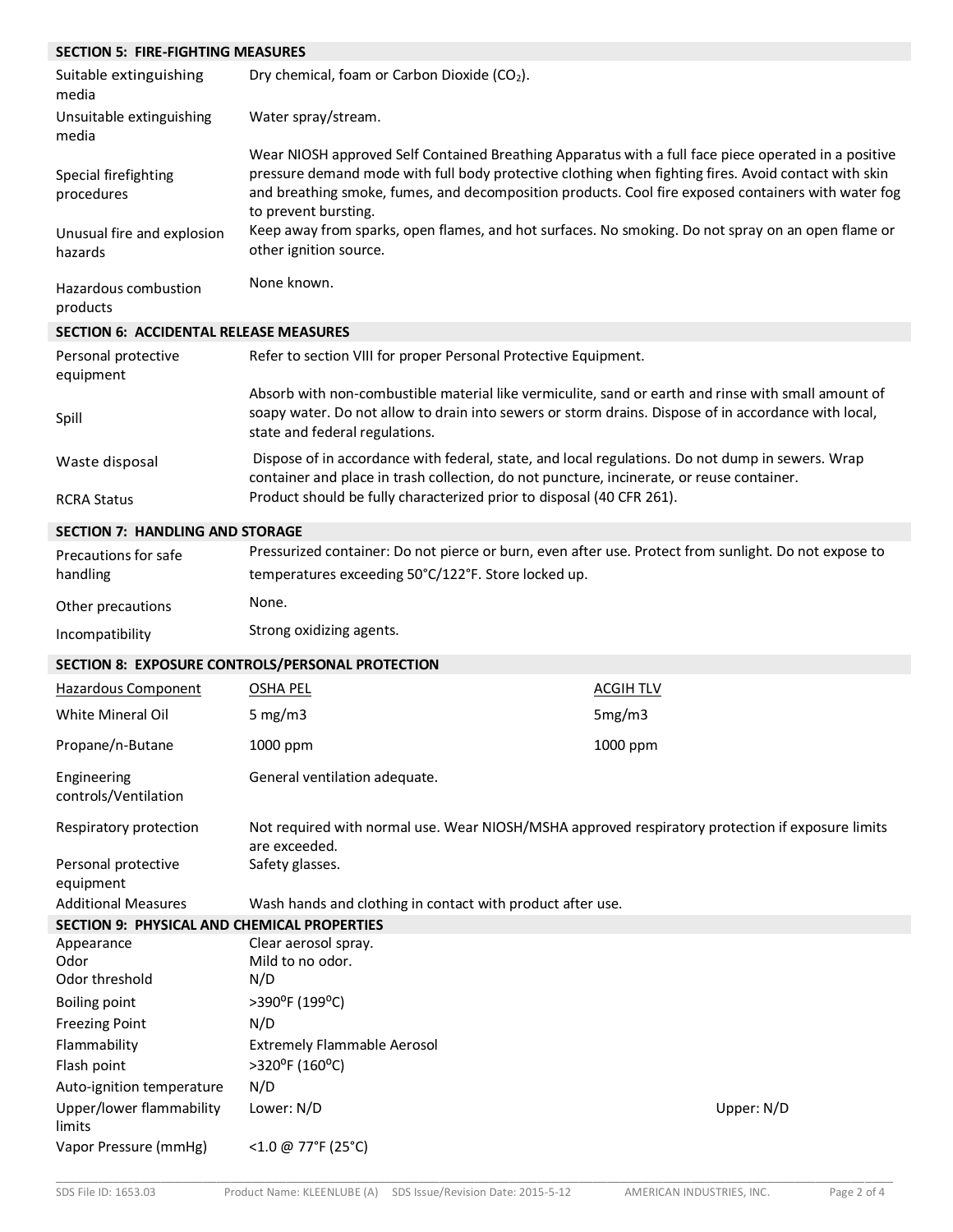| Vapor density (Air = $1$ )                      | >2                                                                                                                      |
|-------------------------------------------------|-------------------------------------------------------------------------------------------------------------------------|
| <b>Evaporation Rate</b>                         | $\leq 1$                                                                                                                |
| Specific Gravity (H20=1)                        | 0.85 @ 77° F (25° C)                                                                                                    |
| pH                                              | 10.2                                                                                                                    |
| Solids (%)                                      | N/D                                                                                                                     |
| Solubility in Water                             | 45%                                                                                                                     |
| Partition Coefficient:n-<br>Octanol/water (Kow) | N/D                                                                                                                     |
| Volatility including water<br>$(\%)$            | 23%                                                                                                                     |
| <b>VOC</b>                                      | 23%                                                                                                                     |
| Dielectric Strength (Volts)                     | N/A                                                                                                                     |
| Decomposition<br>Temperature                    | N/D                                                                                                                     |
| Viscosity                                       | N/D                                                                                                                     |
| SECTION 10: STABILITY AND REACTIVITY            |                                                                                                                         |
| Chemical stability                              | Stable.                                                                                                                 |
| Conditions to avoid                             | Temperatures greater than 122 <sup>o</sup> F (50 <sup>o</sup> C) and sources of ignition.                               |
| Incompatibility                                 | Strong oxidizing agents.                                                                                                |
| Hazardous decomposition<br>products             | Oxides of carbon, various hydrocarbons.                                                                                 |
| Possible hazardous<br>reactions                 | None known.                                                                                                             |
| SECTION 11: TOXICOLOGICAL INFORMATION           |                                                                                                                         |
| Toxicological information                       | Propane/n-Butane (68476-86-8) LC <sub>50</sub> (Inhalation, Rat, 4hr) 685 mg/m <sub>3</sub>                             |
| Routes of Entry                                 | Eyes, Ingestion, Inhalation, Skin.                                                                                      |
| Ingestion                                       | May cause gastrointestinal irritation, nausea, diarrhea, vomiting. harmful if swallowed.                                |
| Inhalation                                      | May cause irritation to the respiratory tract.                                                                          |
| Skin contact                                    | May cause irritation, localized defatting. Redness and itching or burning sensation may indicate<br>excessive exposure. |
| Eye contact                                     | Causes mild irritation.                                                                                                 |
| Medical condition<br>aggravated                 | Pre-existing disorders of the skin, respiratory system, and eyes will be aggravated by over exposure.                   |
| Acute health hazards                            | Eyes: May cause tearing and redness<br>Skin: Prolonged or repeated contact may dry skin.<br>Oral: Aspiration risk.      |
| Chronic health hazards                          | None known.                                                                                                             |
|                                                 |                                                                                                                         |
| Carcinogenicity                                 | This product is not considered to be a carcinogen by IARC, ACGIH, NTP, or OSHA.                                         |

## **SECTION 12: ECOLOGICAL INFORMATION**

\_\_\_\_\_\_\_\_\_\_\_\_\_\_\_\_\_\_\_\_\_\_\_\_\_\_\_\_\_\_\_\_\_\_\_\_\_\_\_\_\_\_\_\_\_\_\_\_\_\_\_\_\_\_\_\_\_\_\_\_\_\_\_\_\_\_\_\_\_\_\_\_\_\_\_\_\_\_\_\_\_\_\_\_\_\_\_\_\_\_\_\_\_\_\_\_\_\_\_\_\_\_\_\_\_\_\_\_\_\_\_\_\_\_\_\_\_\_\_\_